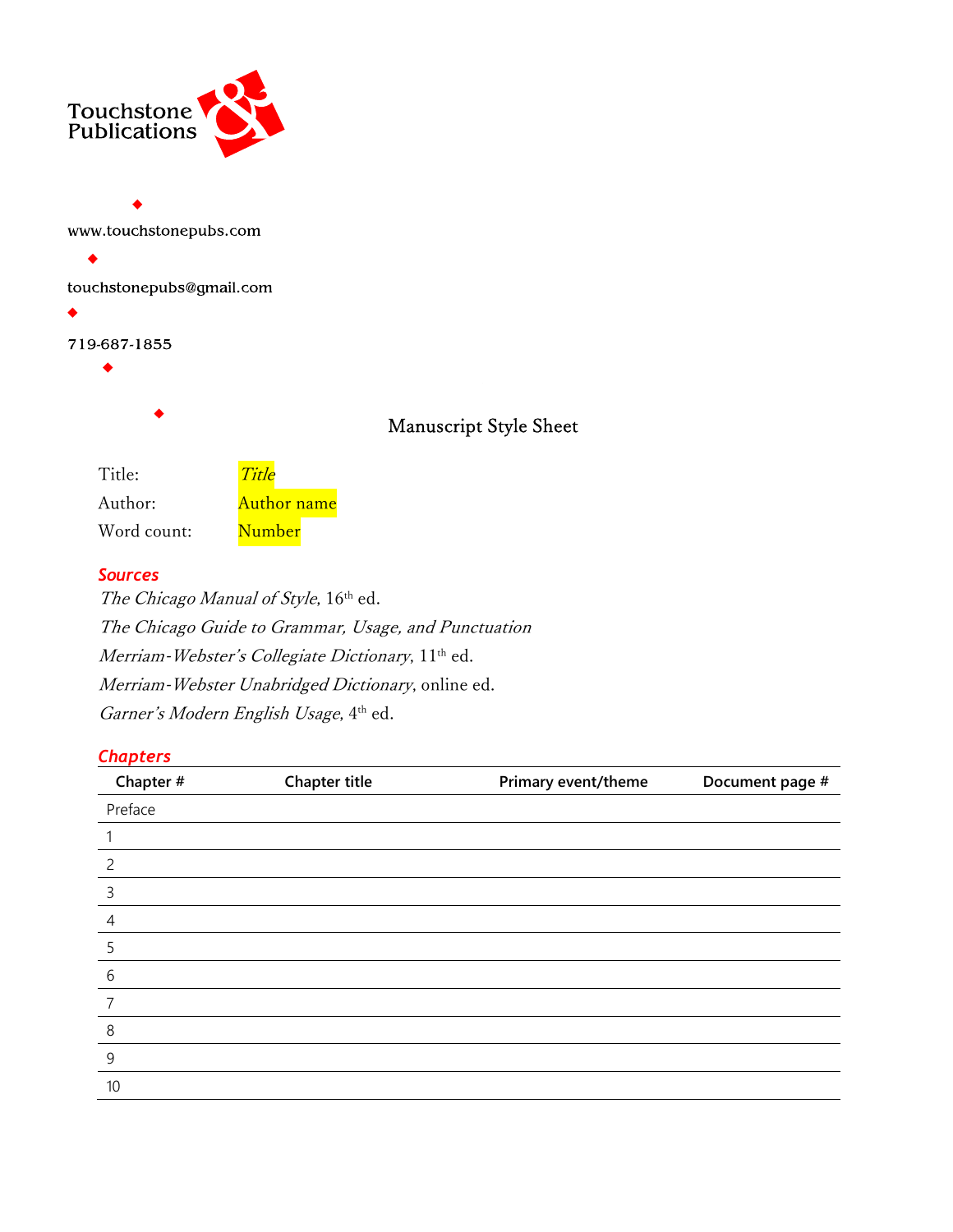| 11     |  |
|--------|--|
| 12     |  |
| 13     |  |
| 14     |  |
| 15     |  |
| $16\,$ |  |
| 17     |  |
| $18\,$ |  |
| 19     |  |
| 20     |  |
| 21     |  |
| 22     |  |
| 23     |  |
| 24     |  |
| 25     |  |
|        |  |

## **Characters**

| Name           | Characteristics             | 1st appearance |
|----------------|-----------------------------|----------------|
|                |                             |                |
|                |                             |                |
|                |                             |                |
|                |                             |                |
|                |                             |                |
|                |                             |                |
|                |                             |                |
|                |                             |                |
|                |                             |                |
|                |                             |                |
| <b>Setting</b> |                             |                |
| Place name     | Significant characteristics |                |
|                |                             |                |
|                |                             |                |
|                |                             |                |
|                |                             |                |
|                |                             |                |
|                |                             |                |
|                |                             |                |
|                |                             |                |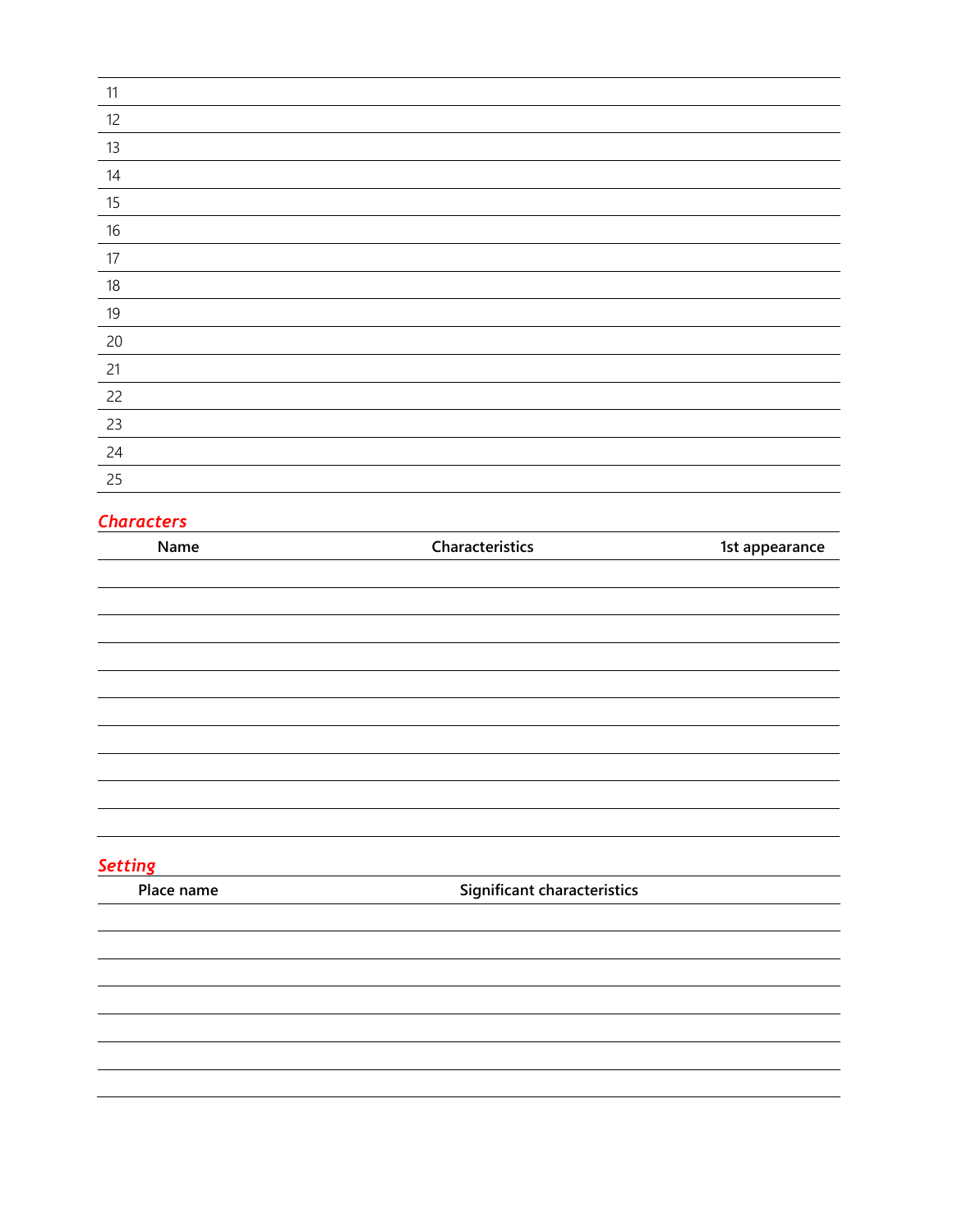#### Timing points

| $\cdots \cdots \cdots$ |  |  |
|------------------------|--|--|
|                        |  |  |
|                        |  |  |
|                        |  |  |
|                        |  |  |
|                        |  |  |
|                        |  |  |
|                        |  |  |
|                        |  |  |
|                        |  |  |
|                        |  |  |

### Special words & usage

| $\epsilon$ is the contract of $\epsilon$ and $\epsilon$ |  |
|---------------------------------------------------------|--|
|                                                         |  |
|                                                         |  |
|                                                         |  |
|                                                         |  |
|                                                         |  |
|                                                         |  |
|                                                         |  |
|                                                         |  |
|                                                         |  |
|                                                         |  |
|                                                         |  |

## Style specifications

| Acronyms & initialisms |                                                                              |
|------------------------|------------------------------------------------------------------------------|
| Contractions           | Allowed                                                                      |
| Dialogue               | Use only speech tags {said, whispered, shouted}                              |
| Internal thoughts      | Use italics.                                                                 |
| <b>Numbers</b>         | General usage (CMOS 9.1, alternative format):                                |
|                        | Spell out single-digit numbers {two chairs, seven days}.                     |
|                        | Use numerals for numbers 10 and above {12 books, 350 children}.<br>$\bullet$ |